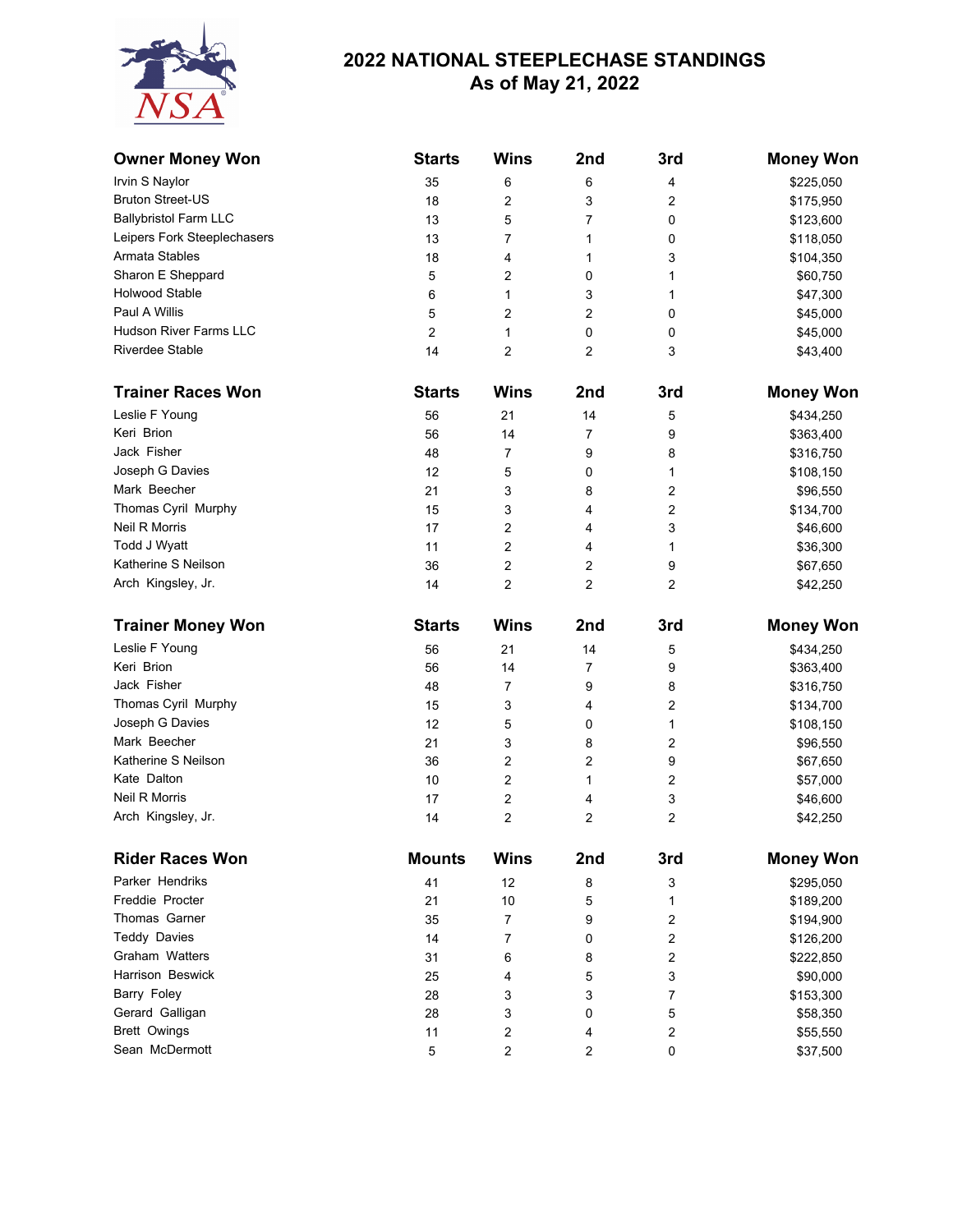

## **2022 NATIONAL STEEPLECHASE STANDINGS As of May 21, 2022**

| <b>Rider Money Won</b>      | <b>Mounts</b>  | <b>Wins</b> | 2nd | 3rd | <b>Money Won</b> |
|-----------------------------|----------------|-------------|-----|-----|------------------|
| Parker Hendriks             | 41             | 12          | 8   | 3   | \$295,050        |
| Graham Watters              | 31             | 6           | 8   | 2   | \$222,850        |
| Thomas Garner               | 35             | 7           | 9   | 2   | \$194,900        |
| Freddie Procter             | 21             | 10          | 5   |     | \$189,200        |
| Barry Foley                 | 28             | 3           | 3   |     | \$153,300        |
| Teddy Davies                | 14             |             | 0   | 2   | \$126,200        |
| Harrison Beswick            | 25             | 4           | 5   | 3   | \$90,000         |
| Jamie Bargary               | 20             |             | 4   | 6   | \$81,300         |
| Mikey Hamill                | 13             | 2           |     | 2   | \$62,350         |
| Bernard Dalton              | 13             | 2           |     | 3   | \$59,500         |
| <b>Horse Money Won</b>      | <b>Starts</b>  | <b>Wins</b> | 2nd | 3rd | <b>Money Won</b> |
| <b>SNAP DECISION</b>        | 2              |             |     | 0   | \$103,500        |
| ANDI'AMU (FR)               | 3              | 2           |     | 0   | \$85,500         |
| <b>VINTAGE VINNIE (IRE)</b> | $\overline{c}$ | 2           | 0   | 0   | \$66,000         |
| SCORPION'S REVENGE (IRE)    | 2              |             |     | 0   | \$50,400         |
| <b>REDICEAN (GB)</b>        | 2              |             | 0   | 0   | \$48,750         |
| <b>IRANISTAN</b>            | $\overline{c}$ |             | 0   | 0   | \$45,000         |
| TOMGARROW (IRE)             | 3              | 2           | 0   | 0   | \$42,000         |
| <b>GOING COUNTRY (IRE)</b>  | 4              | 2           | 0   |     | \$40,500         |
| <b>BOULETTE (IRE)</b>       | 3              | 2           | 0   | 0   | \$36,000         |
| <b>COURT RULER (IRE)</b>    | 3              | 2           |     | 0   | \$34,800         |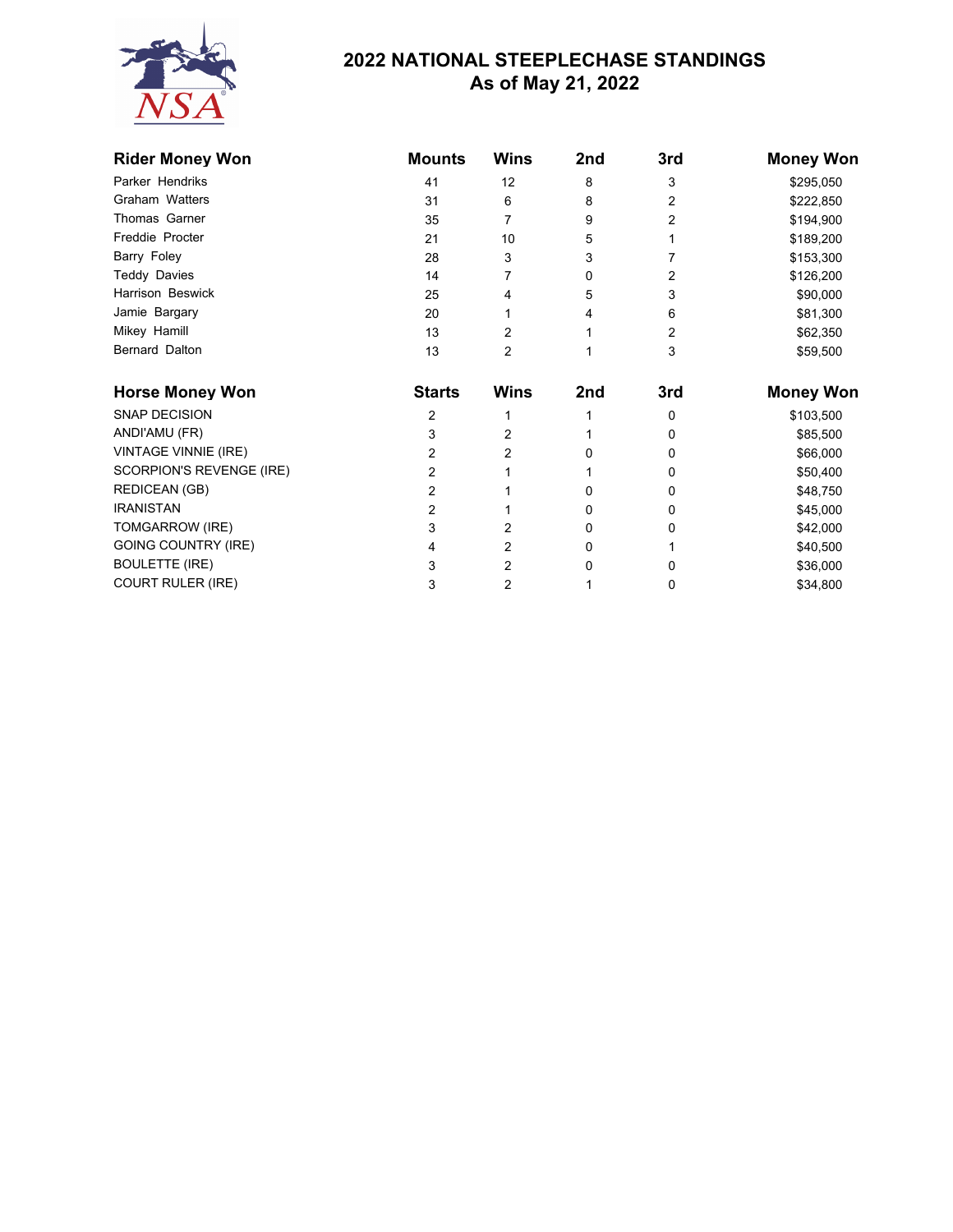## **2022 NSA TIMBER STANDINGS As of May 21, 2022**



| <b>Owner Money Won</b>                | <b>Starts</b>  | <b>Wins</b>    | 2nd            | 3rd                     | <b>Money Won</b>     |
|---------------------------------------|----------------|----------------|----------------|-------------------------|----------------------|
| <b>Ballybristol Farm LLC</b>          | 9              | 4              | 4              | 0                       | \$105,900            |
| Armata Stables                        | 18             | 4              | 1              | 3                       | \$104,350            |
| Irvin S Naylor                        | 12             | 2              | 3              | 2                       | \$42,600             |
| Leipers Fork Steeplechasers           | 3              | 2              | 0              | 0                       | \$42,000             |
| Silverton Hill LLC                    | $\overline{c}$ | 2              | 0              | 0                       | \$30,000             |
| John Greene Jr.                       | $\overline{c}$ | $\overline{2}$ | 0              | 0                       | \$24,000             |
| Mrs. John R.S. Fisher                 | $\overline{c}$ | 0              | 1              | 1                       | \$23,000             |
| Lucy A Goelet                         | $\overline{c}$ | 0              | $\overline{2}$ | 0                       | \$20,700             |
| <b>Holwood Stable</b>                 | $\overline{c}$ | 1              | 1              | 0                       | \$19,800             |
| <b>Upland Partners</b>                | 5              | 1              | 1              | 0                       | \$19,250             |
| <b>Trainer Races Won</b>              | <b>Starts</b>  | <b>Wins</b>    | 2nd            | 3rd                     | <b>Money Won</b>     |
| Leslie F Young                        | 19             | 11             | 5              | 1                       | \$212,500            |
| Joseph G Davies                       | 11             | 4              | 0              | 1                       | \$93,150             |
| Mark Beecher                          | 11             | 2              | 5              | 1                       | \$57,900             |
| Katherine S Neilson                   | 17             | 2              | 2              | 6                       | \$46,950             |
| Jack Fisher                           | 12             | $\overline{2}$ | $\overline{2}$ | $\overline{c}$          | \$58,900             |
| Thomas Cyril Murphy                   | 6              | 1              | 1              | 1                       | \$15,500             |
| Todd J Wyatt                          | 5              | 1              | 1              | 0                       | \$11,700             |
| Keri Brion                            | 5              | 1              | 1              | 0                       | \$14,000             |
| Todd McKenna                          | 8              | 1              | 1              | 0                       | \$19,250             |
| Sanna P Neilson                       | 4              | 0              | $\overline{c}$ | 1                       | \$7,300              |
| <b>Trainer Money Won</b>              | <b>Starts</b>  | <b>Wins</b>    | 2nd            | 3rd                     | <b>Money Won</b>     |
| Leslie F Young                        | 19             | 11             | 5              | 1                       | \$212,500            |
|                                       | 11             | 4              | 0              | 1                       | \$93,150             |
| Joseph G Davies                       |                |                |                |                         |                      |
| Jack Fisher                           | 12             | 2              | 2              |                         |                      |
| Mark Beecher                          | 11             | $\overline{2}$ | 5              | 2<br>1                  | \$58,900             |
| Katherine S Neilson                   | 17             | 2              | 2              | 6                       | \$57,900             |
| Todd McKenna                          | 8              | 1              | 1              | 0                       | \$46,950             |
| Thomas Cyril Murphy                   | 6              | 1              | 1              | 1                       | \$19,250             |
| Keri Brion                            | 5              | 1              | 1              | 0                       | \$15,500             |
| Alicia Murphy                         | 3              | 0              | 0              | $\overline{\mathbf{c}}$ | \$14,000             |
| Todd J Wyatt                          | 5              | 1              | 1              | 0                       | \$13,000<br>\$11,700 |
| <b>Rider Races Won</b>                | <b>Mounts</b>  | <b>Wins</b>    | 2nd            | 3rd                     |                      |
| Freddie Procter                       |                |                |                |                         | <b>Money Won</b>     |
|                                       | 14             | 8              | 3              | 0                       | \$164,400            |
| <b>Teddy Davies</b>                   | 9              | 5              | 0              | 1                       | \$96,100             |
| Thomas Garner                         | 6              | 3              | 1              | 0                       | \$47,900             |
| <b>Brett Owings</b><br>Graham Watters | 9<br>5         | 2<br>2         | 4<br>0         | $\overline{\mathbf{c}}$ | \$54,500             |
| Eric Poretz                           |                | 1              |                | 0                       | \$25,400             |
|                                       | 10             |                | 3              | 3                       | \$39,900             |
| Skylar McKenna                        | 14             | 1<br>1         | 2              | 4                       | \$35,050             |
| Elizabeth Scully<br>Parker Hendriks   | 6              | 1              | 2              | 0<br>0                  | \$12,900             |
| Virginia Korrell                      | 6<br>5         | 1              | 2<br>1         | 1                       | \$14,600<br>\$9,700  |